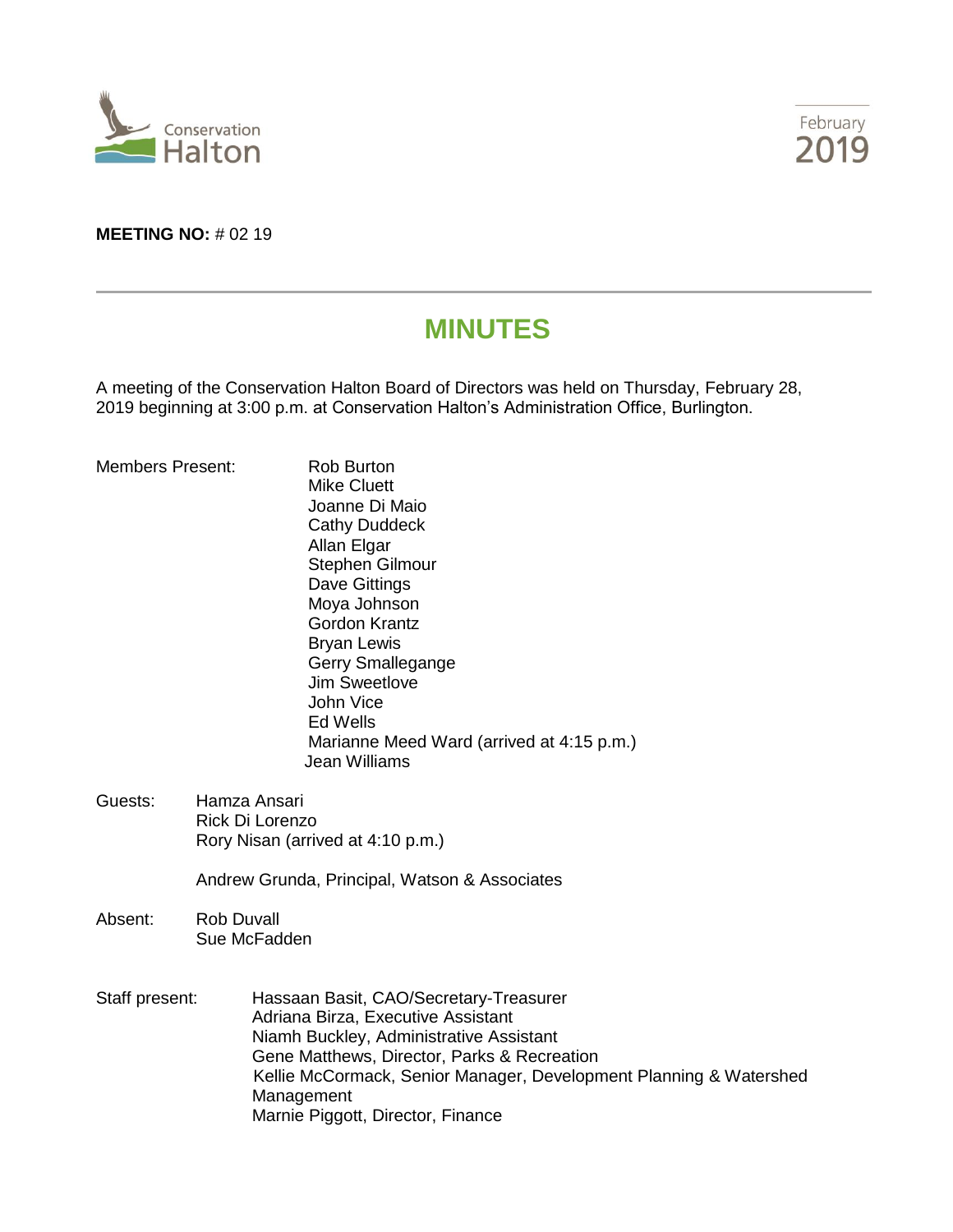



Plezzie Ramirez, Manager, People Culture & Creative Jill Ramseyer, Associate Director, People, Culture & Creative Janelle Weppler, Associate Director, Engineering Barb Veale, Director, Planning & Watershed

Chair Gerry Smallegange called the meeting to order at 3:10 p.m.

Consent Item 4.5 Proposed Amendment 1 to the Growth Plan for the Greater Golden Horseshoe, 2017 (2019) ERO No.: 013-4504/CH File No.: PPL053 will be moved under Action Item 5.5.

# **1. Acceptance of AMENDED Agenda**

**CHBD 02 01** Moved by: Mike Cluett Seconded by: Jean Williams

That Conservation Halton Board of Directors **accept the AMENDED Agenda.**

# *Carried*

# **2. Disclosure of Pecuniary Interest for Board of Directors**

**There was no disclosure of Pecuniary Interest.**

**3. Presentations:** Health & Safety (Jill Ramseyer, Associate Director, P&C)

Allan Elgar inquired as to how many of the injuries that occurred at Glen Eden were WSIB related. Jill Ramseyer will provide a response at next CH Board meeting on March 21, 2019.

> Rates & Fees Review – Presentation attached (Andrew Grunda, Principal, Watson & Associates)

### **4. Consent Items**

Roll Call & Mileage Approval of Board of Directors Minutes dated November 22, 2018 Approval of Source Protection Authority Minutes dated November 22, 2018 \*\* Approval of AMENDED Board of Directors Minutes dated September 27, 2018

- 4.1 Kelso Dam Update Report #: CHBD 02 19 02
- 4.2 Bill 66, Restoring Ontario's Competitiveness Act, 2018 (ERO # 013-4293) Report #: CHBD 02 19 03
- 4.3 Ontario's Housing Supply Action Plan Report #: CHBD 02 19 04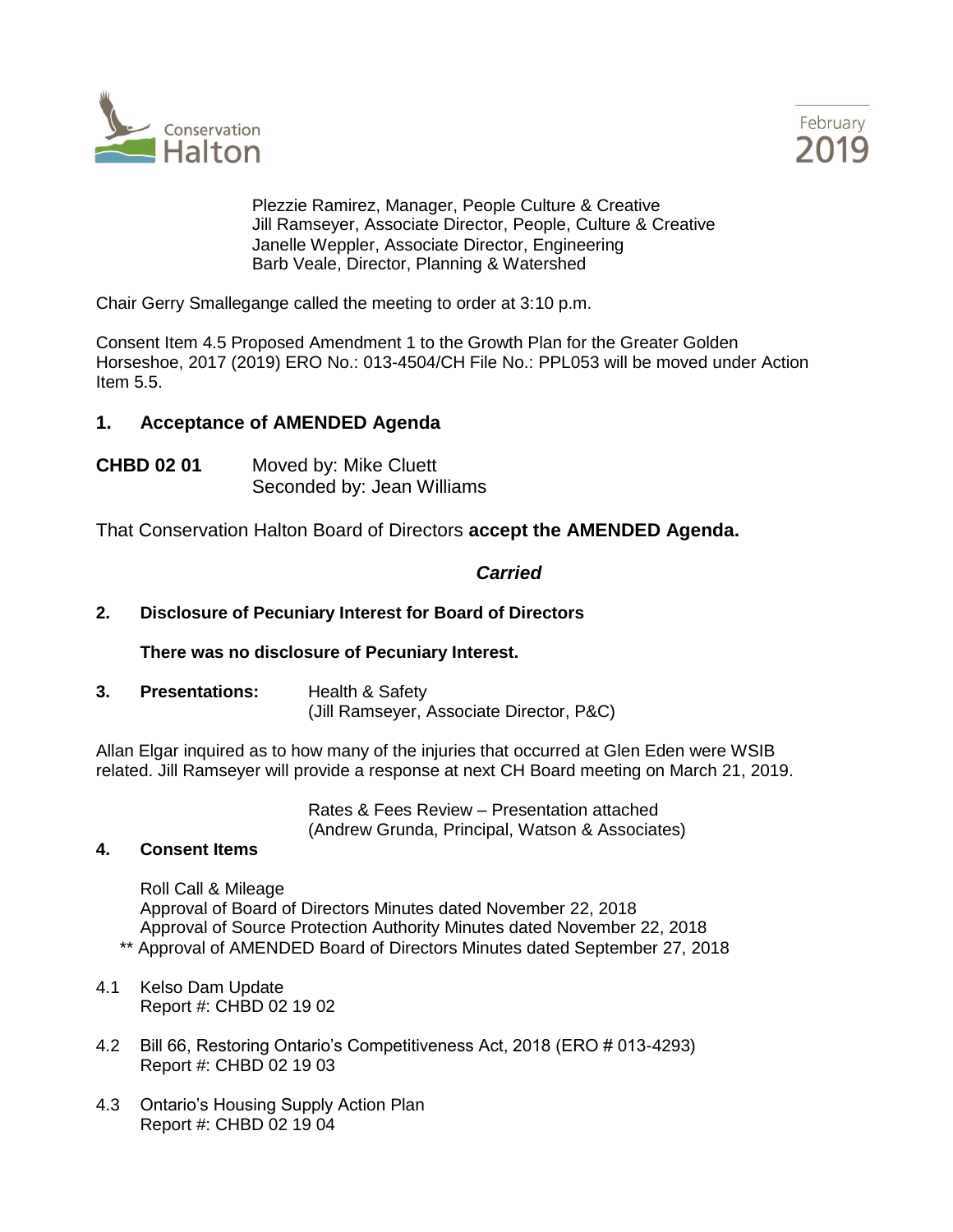



- 4.4 Preserving and Protecting our Environment for Future Generations: A Made-in-Ontario Environment Plan ERO No.: 013-4208 CH/File No.: PPL049 Report #: CHBD 02 19 05
- 4.6 Quarterly Permits & Letters of Permission issued under Ontario Regulation 162/06 October 1,2018 to December 31, 2018 Report #: CHBD 02 19 07

Consent items were adopted.

#### **5.0 Action Items**

5.1 Payroll System Upgrade Report #: CHBD 02 19 08

| <b>CHBD 02 02</b> | Moved by: Rob Burton     |
|-------------------|--------------------------|
|                   | Seconded by: Mike Cluett |

THAT the Conservation Halton Board of Directors approve **advancing the upgrade of the payroll system from the 2020 capital forecast to 2019 with a total implementation cost for Phases 1 and 2 of \$89,500;**

**THAT Conservation Halton enters into a three-year agreement with Ceridian for the payroll system upgrade implementation and annual payroll services;**

**THAT the upgrade be funded as proposed in the report for Phases 1 and 2 with deferred capital funding for \$33,375 and a transfer from the Watershed Management Stabilization Reserve of up to \$6,925 for Watershed Management and Support Services allocated costs and a transfer from the Conservation Areas capital reserve up to \$49,200;**

**THAT the payroll system be included in future budgets and forecasts for future upgrades at least every 5 years consistent with the digital transformation objectives in the strategic plan and**

**FURTHER THAT the estimated costs for payroll processing in 2019 be funded by savings expected in benefit costs.**

#### *Carried*

5.2 Planning Permits, Parks Rates and Fees Review Report #: CHBD 02 19 09

**CHBD 02 03** Moved by: Moya Johnson Seconded by: Gord Krantz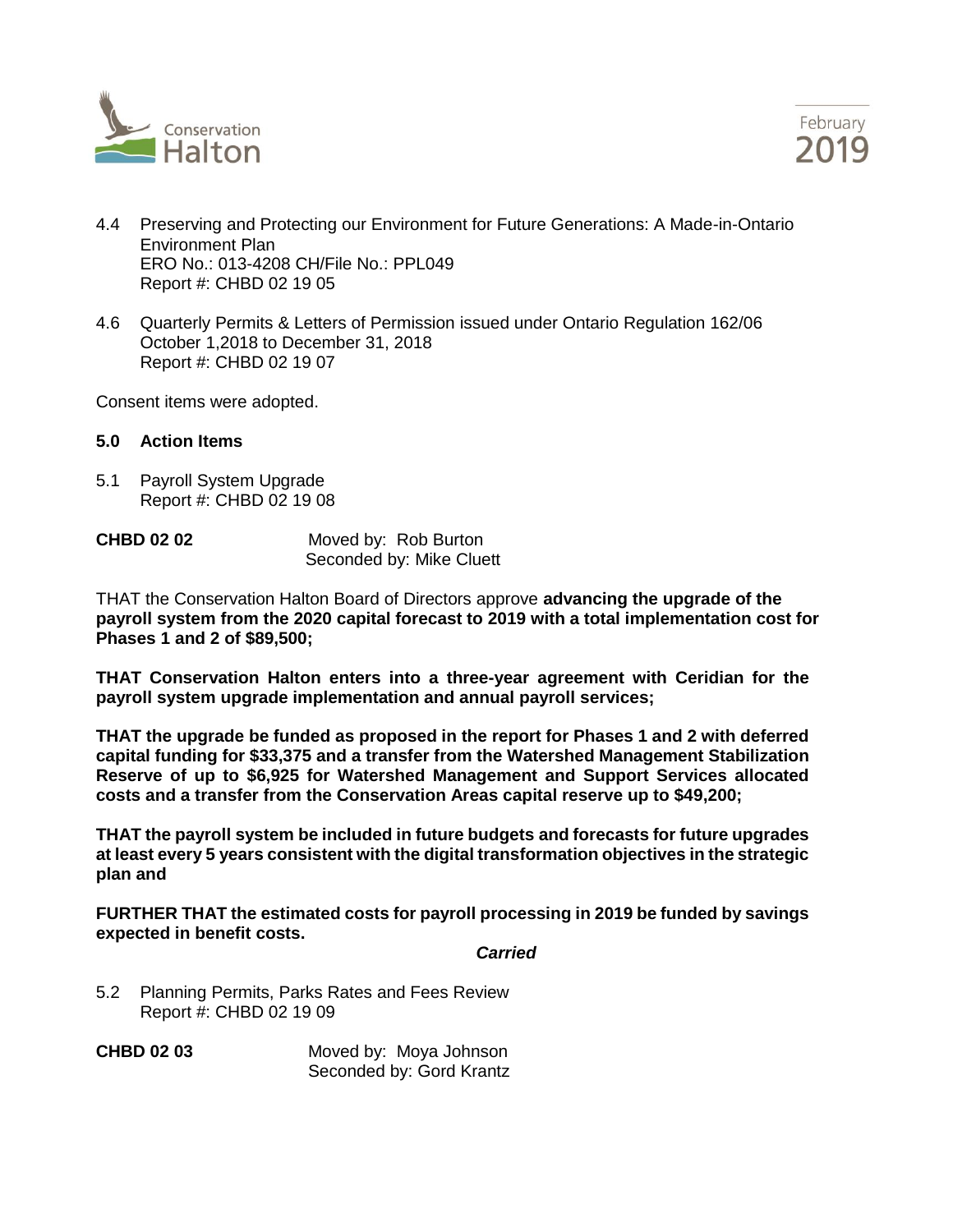



THAT the Conservation Halton Board of Directors **approve a guiding principle for the setting of fees for services, not funded through other funding sources, of a target recovery rate of 100% of costs for the review of planning and permit applications and Conservation Areas, consistent with the recommended methodology outlined in the Watson Rates and Fees Review reports;** 

**THAT for fees below the 100% costs recovery target level, fee increases be phased in to the extent possible during the annual budget process and**

**FURTHER THAT the Watson & Associates Rates and Fees reports be received for information.**

*Carried*

5.3 Proposed 2019 Plan Review and Permit Application Fee schedules CH File Number: ADM 049 Report #: CHBD 02 19 10

| <b>CHBD 02 04</b> | Moved by: Allan Elgar      |
|-------------------|----------------------------|
|                   | Seconded by: Jean Williams |

THAT the Conservation Halton Board of Directors **approve a target cost recovery rate of 100% for the review and processing of both planning and permit applications, effective March 1, 2019;** 

THAT the Conservation Halton Board of Directors **approve the proposed Plan Review and Permit Application Fee Schedules as outlined in the staff report entitled "Proposed 2019 Plan Review and Permit Application Fee Schedules," dated February 28, 2019, with an effective date of March 1, 2019; provide appropriate notice to municipalities and neighbouring conservation authorities; and, post the revised fee schedules to the Conservation Halton website;**

THAT the Conservation Halton Board of Directors **direct staff to investigate opportunities for further cost recovery for other services provided through the Planning and Watershed Management Department;**

THAT the Conservation Halton Board of Directors **direct staff to review fees and recommend fee adjustments on an annual basis.**

#### *Carried*

5.4 Ontario Endangered Species Act 10th Year Review Discussion Paper ERO NO: 013-4143/CH FILE No. PPL 052 Report #: CHBD 02 19 11

**CHBD 02 05** Moved by: Cathy Duddeck Seconded by: Joanne Di Maio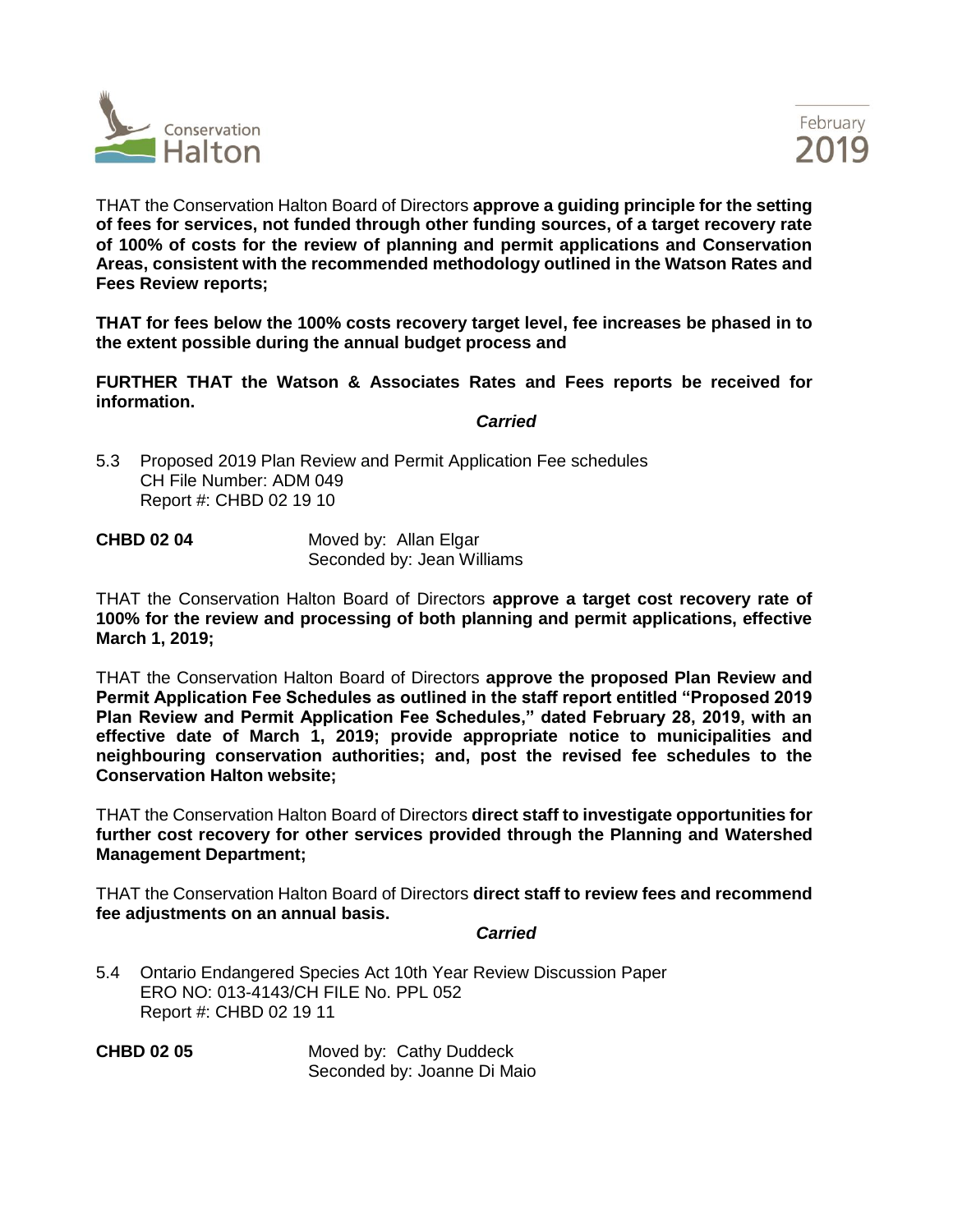



THAT the Conservation Halton Board of Directors **approve Conservation Halton's Draft Comments on the Ontario** *Endangered Species Act* **10th Year Review Discussion Paper (as attached) and direct staff to submit them to the Ministry of Environment, Conservation and Parks.**

#### *Carried*

5.5 Proposed Amendment 1 to the Growth Plan for the Greater Golden Horseshoe, 2017 (2019) ERO No.: 013-4504/CH File No.: PPL053 Report #: CHBD 02 19 06

**CHBD 02 06** Moved by: Moya Johnson Seconded by: Gord Krantz

THAT the Conservation Halton Board of Directors r**eceives for information the Staff report Proposed Amendment 1 to the Growth Plan for the Greater Golden Horseshoe, 2017 (2019).**

THAT the Conservation Halton Board of Directors **approve the addition of a comment advising the provincial government that the designation of a Provincially Significant Employment Zone for the CN Milton Lands is premature as the lands are currently subject to a Canadian Environmental Assessment Panel Review Hearing.**

#### *Carried*

#### **6. In Camera Items**

**CHBD 02 07** Moved by: Jean Williams Seconded by: Rob Burton

THAT the Conservation Halton Board of Directors **convene In Camera**

# *Carried*

- 6.1 Legal Matter Report #: 02 19 12
- 6.2 Legal Matter Report #:02 19 13
- 6.3 CAO goals for 2019 Report #: 02 19 14
- **CHBD 02 08** Moved by: Rob Burton Seconded by: Mike Cluett

THAT the Conservation Halton Board of Directors **reconvene in public forum**

**CHBD 02 09** Moved by: Jean Williams Seconded by: Rob Burton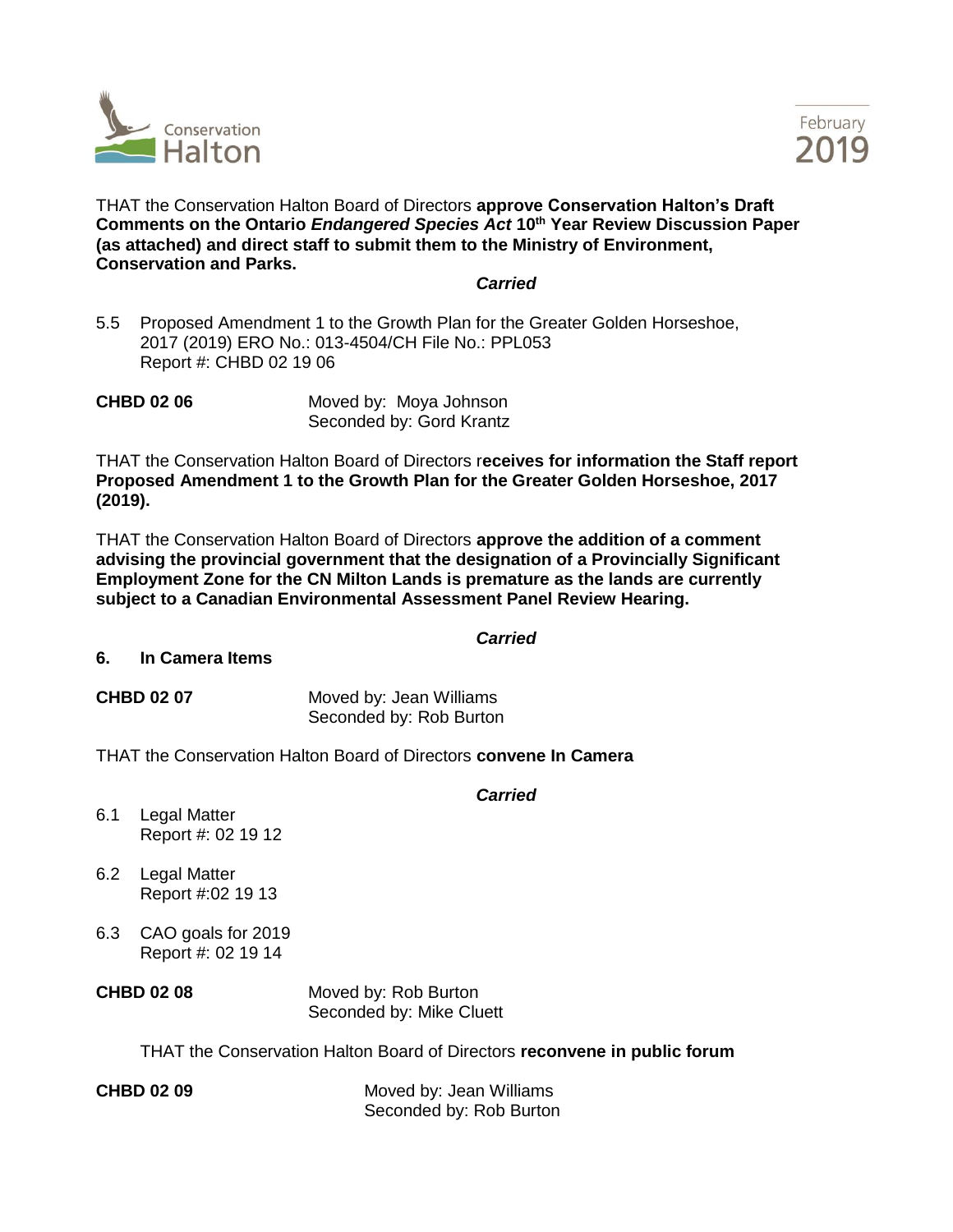



THAT the Conservation Halton Board of Directors **direct staff to proceed as discussed In Camera.** 

*Carried*

# **7. CAO Update**

- 7.1 Hassaan Basit provided an update that the Board Self Assessment Survey and the Board Chair survey conducted in November 2018 will be reviewed at the Governance Committee meeting scheduled for Thursday, March 21 and next steps will be shared at the Board Meeting in April 2019.
- 7.2 Hassaan Basit provided an update on a recent event at Crawford Lake. A group of scientists from Brock University and Carleton were there to collect samples from the lake. These samples may define the beginning of the Anthropocene Epoch at Crawford Lake. A documentary team also attended to take video footage. These samples will be shared with a researcher at CERN in Switzerland for further analysis.
- 7.3 Hassaan Basit reported that on the morning of December 24th, 2018 staff at Kelso/Glen Eden discovered the leak of furnace oil at the Main Chalet. After an immediate assessment of the situation the Spills Action Centre was contacted by Senior Parks and Recreation staff (Reference Number: 7661-B7RK2A). As current monitoring does not indicate that the spill has left Conservation Property the matter remains under the jurisdiction of the Technical Standards and Safety Authority (TSSA). The contamination area is largely subsurface with very little on surface spillage.
- 7.4 Gene Matthews provided an update on Glen Eden 2018/2019 season as requested by Jean Williams:
	- − Glen Eden opened on December 22<sup>nd</sup> and has remained open despite challenging weather.
	- − Gross Sales year to date are 14% increased compared to previous 3-year average.
	- − Currently, we are anticipating remaining open with excellent conditions until the end of the March Break – March 17<sup>th</sup>. We are not planning to remain open after this date.

Christmas Town:

- − September online lottery system continues to work well though we continuously look to improve registration.
- − Program ran from November 13<sup>th</sup> through December 24<sup>th</sup>.
- − 9,107 total visitors which is the maximum capacity. 18 School classes attended the program.
- − Visitor feedback remains very much positive.
- 7.4 Hassaan Basit reminded members that the "Tap a Tree" event was happening on Friday March 1. MP Karina Gould expected to attend.